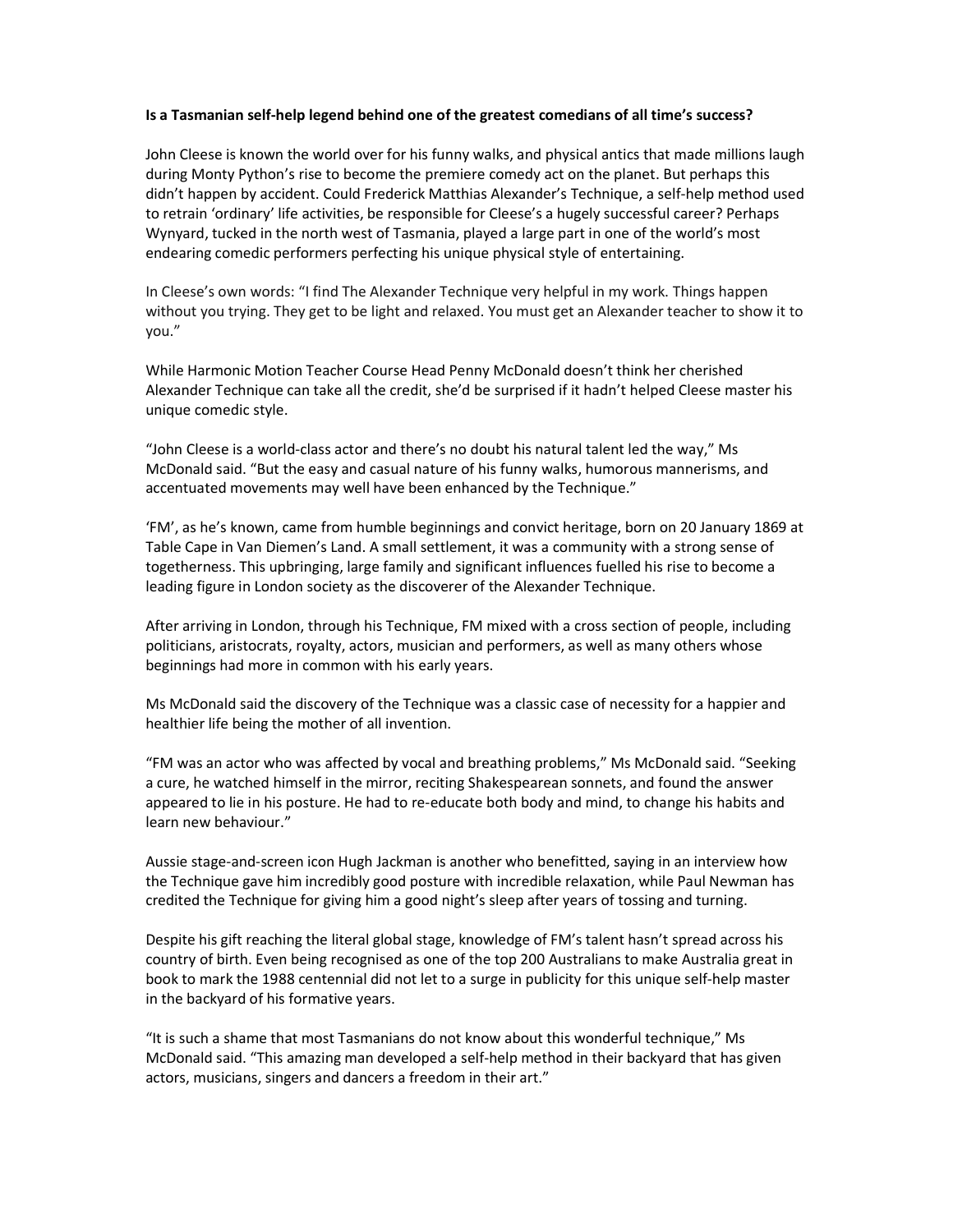FM died in 1955 but his legacy continues. In 31 countries, about 4000 teachers continue to teach the Technique, and the many testimonials from people who have benefitted from lessons in the Technique are evidence of the value of FM's discovery.

### High praise for the Alexander Technique

"The Alexander Technique will benefit anyone whether they are an elite athlete or whether they just wish to live life without the aches and pains that many people suffer and accept as part of life. It is a pity that these techniques are not shown to us all at an early age for I have no doubt that this would alleviate many of the causes of ill health in our communities."

### Greg Chappell Australian test cricketer

"The Alexander Technique works... I recommend it enthusiastically to anyone who has neck pains or back pain."

### Roald Dahl, writer

"Alexander established not only the beginnings of a far reaching science of the apparently involuntary movements that we call reflexes, but a technique of correction and self-control which forms a substantial addition to our very slender resources in personal education."

# George Bernard Shaw, writer, Nobel Prize winner for literature

"I love the Alexander Technique. It has corrected my posture, improved my health and changed my life."

# Alec McCowen CBE, actor

"The Alexander Technique has played an important and beneficial part in my life."

# John Houseman, Actor, Producer and Director

"The Alexander Technique has helped me to undo knots, unblock energy and deal with almost paralysing stage fright."

# William Hurt, Actor

"The Alexander Technique makes a real difference to my often tense and busy life. Its thoughtful approach has made me calmer, improved my concentration and given me a clearer sense of my own well-being. I am grateful for it."

#### Joan Bakewell, TV Presenter and Journalist

"The Alexander Technique helped a long standing back problem, and to get a good night's sleep after many years of tossing and turning."

#### Paul Newman, Actor